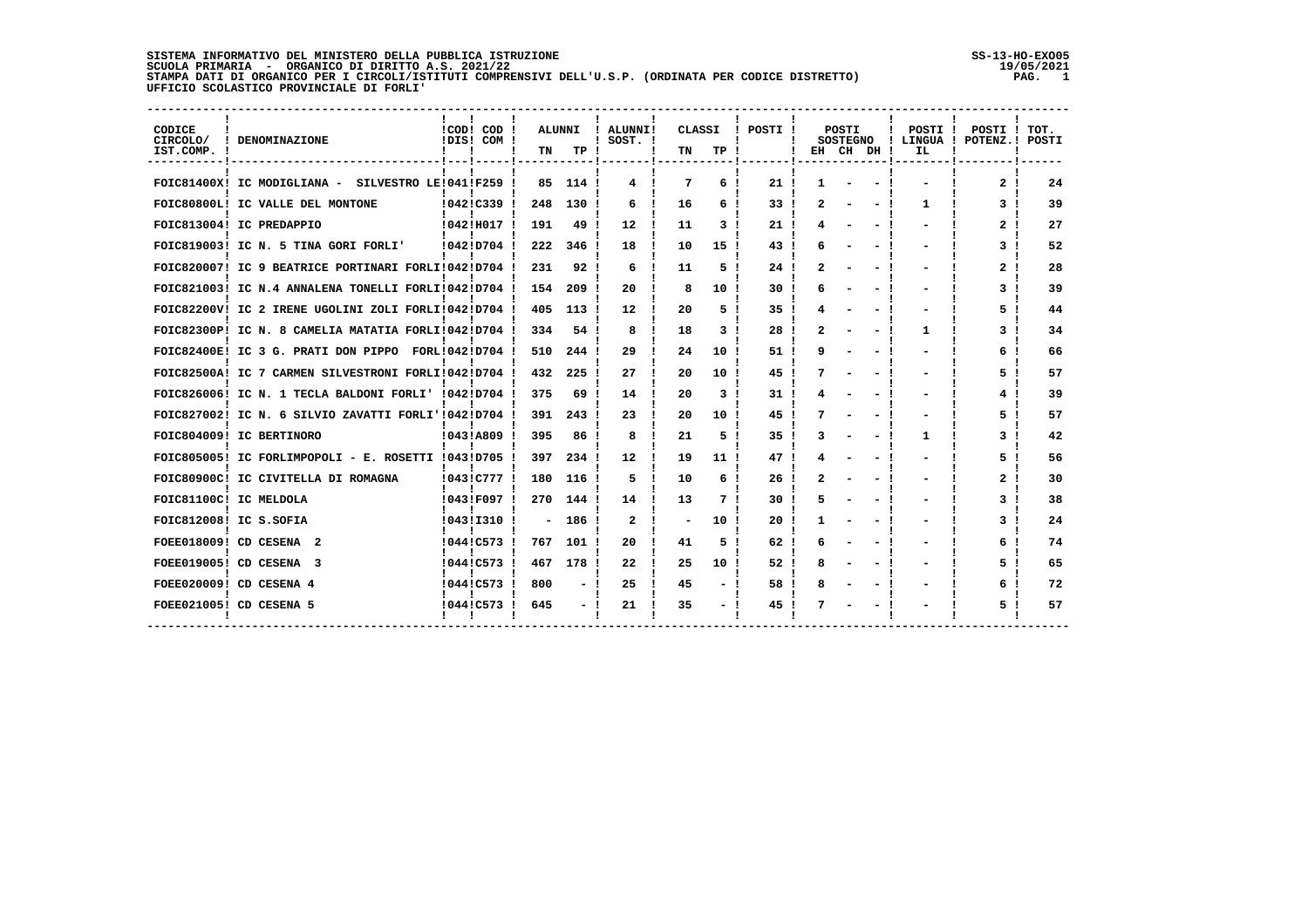## **SISTEMA INFORMATIVO DEL MINISTERO DELLA PUBBLICA ISTRUZIONE SS-13-HO-EXO05 SCUOLA PRIMARIA - ORGANICO DI DIRITTO A.S. 2021/22 19/05/2021 STAMPA DATI DI ORGANICO PER I CIRCOLI/ISTITUTI COMPRENSIVI DELL'U.S.P. (ORDINATA PER CODICE DISTRETTO) PAG. 2 UFFICIO SCOLASTICO PROVINCIALE DI FORLI'**

| CODICE<br>CIRCOLO/<br>IST.COMP. | <b>DENOMINAZIONE</b>                     |           | !COD! COD<br>!DIS! COM ! | TN  | <b>ALUNNI</b><br>TP. | ALUNNI!<br>SOST. ! | CLASSI<br>TN | TP              | POSTI ! | EH CH | POSTI<br><b>SOSTEGNO</b> | DH | POSTI<br><b>LINGUA</b><br>IL | POSTI<br>POTENZ. ! | TOT.<br>POSTI |
|---------------------------------|------------------------------------------|-----------|--------------------------|-----|----------------------|--------------------|--------------|-----------------|---------|-------|--------------------------|----|------------------------------|--------------------|---------------|
|                                 | FOEE02300R! CD CESENA 7                  | !044!C573 |                          | 672 | 247                  | 23                 | 36           | 12 <sup>2</sup> | 70      | ۹     |                          |    |                              |                    | 85            |
|                                 | FOEE03000X! CD CESENATICO 1              |           | !044!C574                | 365 | 183                  | 20                 | 19           | 10              | 45      |       |                          |    |                              |                    | 56            |
|                                 | FOEE03100Q! CD CESENATICO 2              |           | !044!C574 !              | 497 | 193!                 | 26                 | 27           | 10              | 54      |       |                          |    |                              |                    | 67            |
|                                 | FOIC80300D! IC VALLE SAVIO               |           | 10441F139                | 66  | 299!                 | 6                  | 4            | 17              | 40      |       |                          |    |                              |                    | 45            |
|                                 | FOIC806001! IC BAGNO DI ROMAGNA          | 10441A565 |                          | 163 | 103 !                | 6                  | 10           |                 | 24      |       |                          |    |                              | $\overline{2}$     | 28            |
|                                 | FOIC80200N! IC SOGLIANO AL RUBICONE      | 104511779 |                          | 266 | 78                   | 12                 | 17           |                 | 32      |       |                          |    |                              |                    | 39            |
|                                 | FOIC80700R! IC LONGIANO                  |           | !045!E675 !              | 282 | 112                  | 13                 | 15           |                 | 31      |       |                          |    |                              |                    | 39            |
|                                 | FOIC81500Q! IC GAMBETTOLA                |           | !045!D899!               | 99  | 411                  | 20                 | 5.           | 20 <sub>1</sub> | 46      |       |                          |    |                              | 4                  | 57            |
|                                 | FOIC81600G! IC SAVIGNANO "GIULIO CESARE" | 104511472 |                          | 566 | 216 !                | 42                 | 29           | 10              | 57 1    | 14    |                          |    |                              |                    | 77            |
|                                 | FOIC81700B! IC SAN MAURO PASCOLI         | !045!I027 |                          | 385 | 178                  | 14                 | 18           | 9               | 41      |       |                          |    |                              | 5.                 | 50            |
| FOIC818007! IC GATTEO           |                                          | !045!D935 |                          | 330 | 80                   | 24                 | 21           |                 | 36      |       |                          |    |                              | 4                  | 47            |
|                                 |                                          |           |                          |     |                      |                    |              |                 |         |       |                          |    |                              |                    |               |